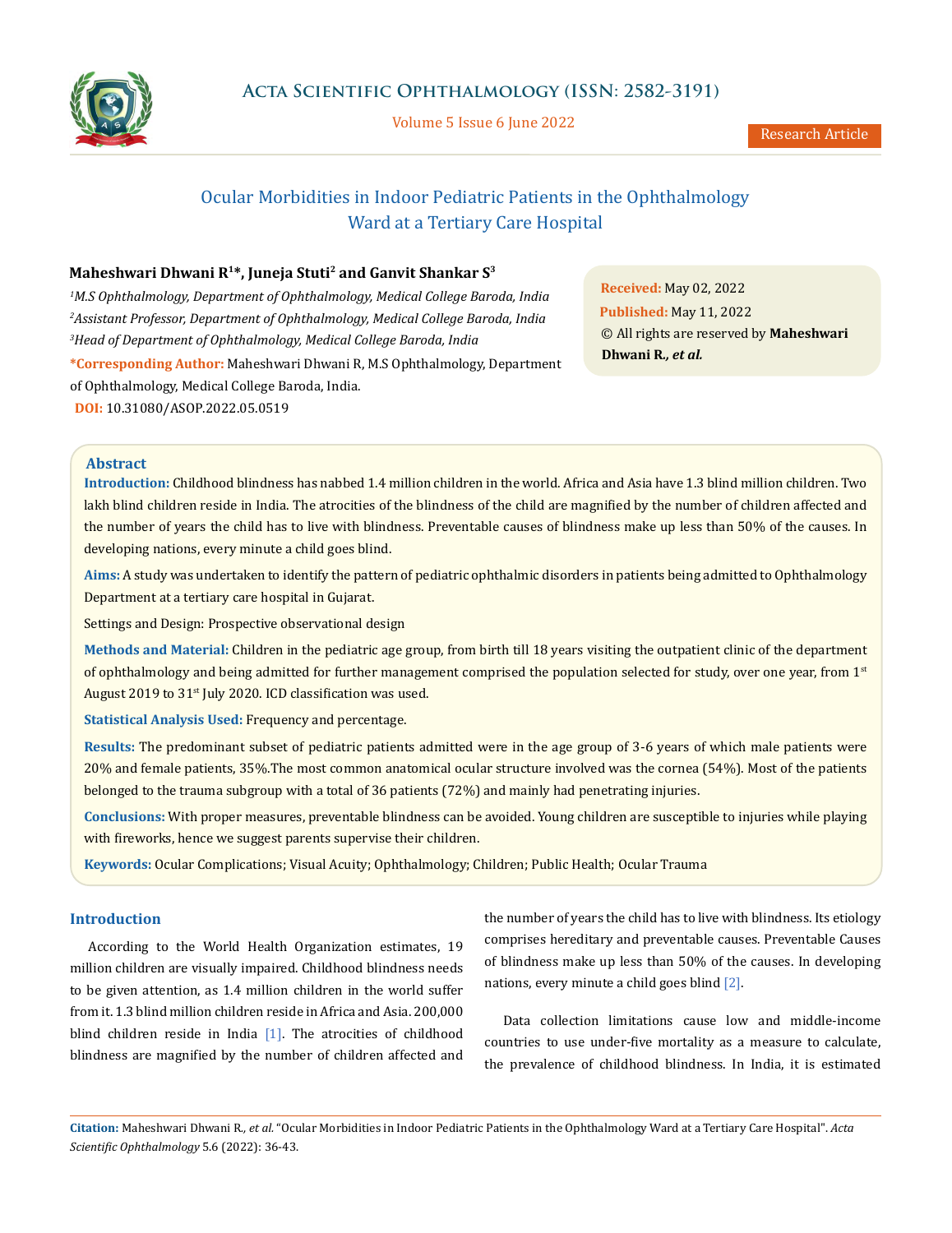that there are 0.8 blind for 1000 children. The affected anatomical sites in children are whole globe lesions, corneal scarring, retinal pathology, and afflictions of the lens  $[1]$ .

India is a country in transition and needs to address preventable and treatable causes of childhood blindness at the same time. Studies among schools for blind children in India observed patterns of causes of visual loss to be intermediate between those seen in industrialized countries and in the poorest developing countries of the world. Corneal causes, globe abnormalities, cataracts, and retinal causes have been highlighted as important causes in the Indian context. Recent studies in the country suggest that there is a declining trend in relation to corneal blindness [2].

The Convention says childhood lasts until 18; it is a special, protected time, in which children must be allowed to grow, learn, play, develop and flourish with dignity  $\lceil 3 \rceil$ . Out of 19 million, visually impaired children, (globally) 12 million children are affected due to refractive error  $[4]$ . Data from developed countries suggest that the incidence of blindness in children resulting from acquired conditions has declined over the last few decades, but in developing countries› data is not reliable. In the latter, a high proportion of children who become blind die within a few years of becoming blind, either from systemic complications of the condition causing blindness (e.g. vitamin A deficiency, measles, meningitis, and congenital rubella syndrome) or because of poor parents have more difficulty in caring for their blind children than their sighted siblings. Estimates of the number of prevalent cases of blindness in children therefore markedly underestimate the magnitude of the problem of blindness in children [5-7]. One of the most common causes of visual impairment around the world is a refractive error. Reliable data on prevalence and distribution of refractive error from population-based surveys are needed to plan cost-effective programs for reduction of visual impairment and blindness [8]. Ongoing school eye screening programs should be strengthened to reduce the prevalence of visual impairment due to refractive errors. A mandatory regular school eye screening program should be implemented. Health education activities in schools should be intensified [9,10].

We did this study at a tertiary care hospital in Vadodara which caters to patients from nearby rural areas like Panchmahal, Narmada, etc., and also from neighboring states like Rajasthan and Madhya Pradesh. This study will be an indicator of the ocular

morbidity causes that are a population burden. The causes of visual disorders need to be classified in accordance with the classification of diseases as per the International Classification of Diseases publication of the WHO to facilitate retrieval and comparison with data from other sources. In the study, the International Classification of Diseases codes were used  $[11]$ . This study was undertaken to keep a record of successive admissions of patients with ophthalmic disorders in the pediatric age group, over a period of one year, and thereby identify the spectrum of such disorders. We studied the available diagnostic and therapeutic measures available to tackle the same.

Socioeconomic barriers and diverse cultural practices keep us from tackling childhood blindness. It is a herculean task for both the epidemiologist and a health care provider. Besides this, the major challenges faced are due to inequitable distribution of healthcare services, with most of the advanced eye care centers being located in the urban areas, and remote rural villages getting ignored. Therefore, the etiology of childhood blindness must be reviewed to strengthen childhood healthcare programs in India [12]. Effective screening methods (especially for refractive errors), genetic counseling, and therapeutic interventions are a dire necessity in the current situation [13].

#### **Materials and Methods**

This prospective study was approved by the Ethics Committee of the tertiary care hospital, Gujarat, and it was conducted in accordance with the tenets of the Declaration of Helsinki. Children in the pediatric age group (from birth to 18 years) were admitted to the Ophthalmology ward at the hospital. Defaulters were excluded. It was a prospective observational study comprising 50 patients. The study was done between 1st August 2019 to 31<sup>st</sup> July 2020.

Patients who met the eligibility criteria were included in the study. A detailed history of symptoms and their duration was noted. Patients were examined in the O.P.D. Birth history, developmental history, family history, immunization history, past history of similar complaints, significant systemic history, and any ocular surgery, medication, or other treatment history was taken.

The ocular examination included visual acuity, slit-lamp examination, fundus examination, and ocular examination. Specific ocular investigations included Schiotz tonometry, sac syringing, and retinoscopy. Entries were made at each follow-up. All patients

**Citation:** Maheshwari Dhwani R*., et al.* "Ocular Morbidities in Indoor Pediatric Patients in the Ophthalmology Ward at a Tertiary Care Hospital". *Acta Scientific Ophthalmology* 5.6 (2022): 36-43.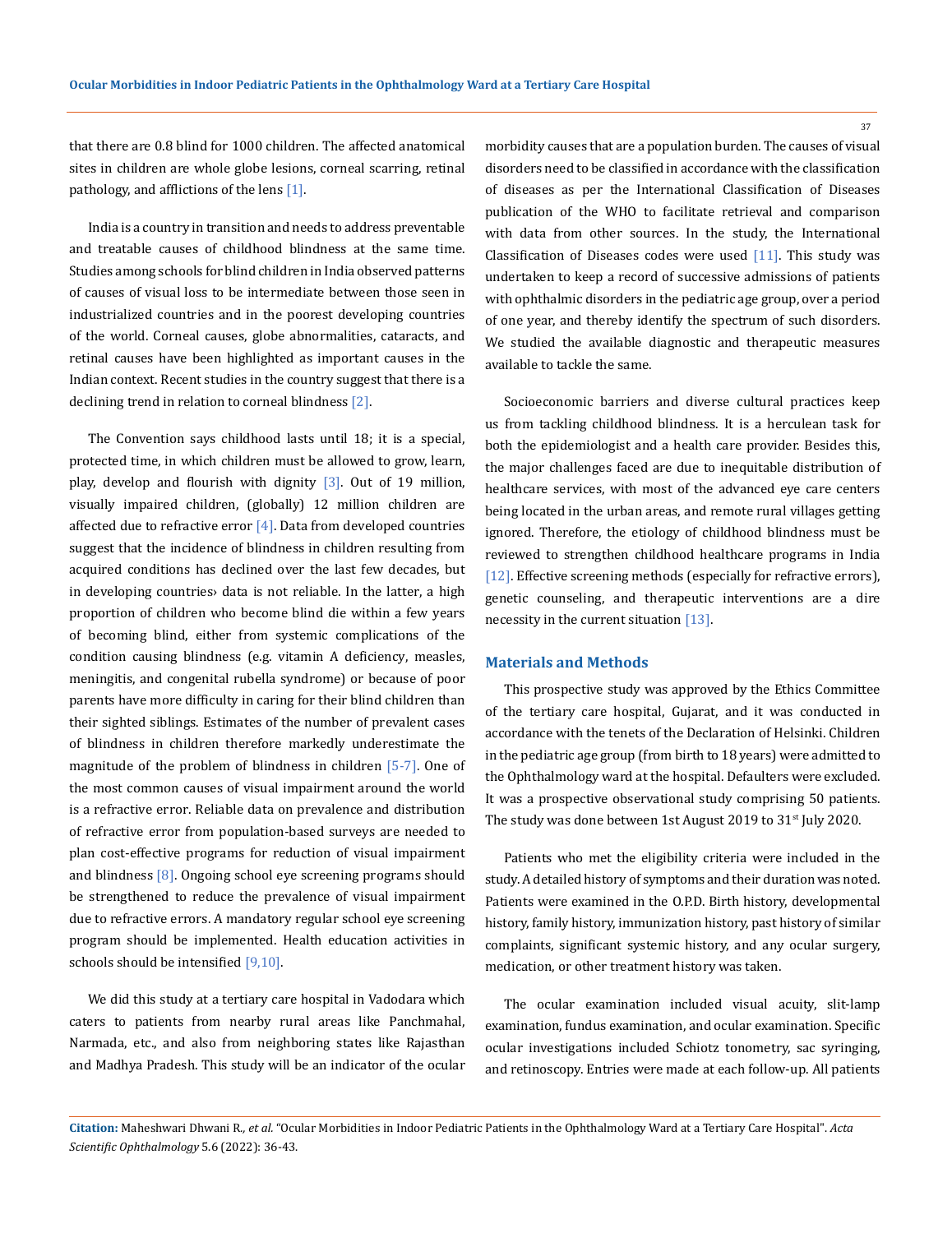were followed up till the last date of the study. All the data analysis was performed by the Statistical Package for the Social Sciences (SPSS) version 20 software. Visual acuity was assessed as per recommended procedures for each eye. In the case of children, less than three years of assessment was done by occlusion of one eye and watching if the child resisted occlusion or followed the light and other objects of interest. Other tests for infants such as the Catford drum test, preferential looking test, and teller acuity cards test, were available.

In older children, Finger counting, Landolt's rings, picture test, and standard Snellen charts were used. Intraocular pressure was measured by a Schiotz tonometer and Goldmann applanation tonometer. Slit-lamp examination was done to evaluate corneal tear, scleral tear, and any other anterior segment pathology. Ocular fundus examination was done using direct and indirect ophthalmoscope whenever required. Special ophthalmological investigations such as X-ray orbit, culture sensitivity of discharge and corneal scrapping, and ultrasonography B-scan have been performed as and when required. Systemic investigations such as Hemogram, blood urea, serum creatinine, X-ray chest, X-ray skull, and Montoux test were performed where indicated. Pediatric references pertaining to particular complaints were done whenever required.

Patients were treated either medically (e.g. nutritional deficiency, epithelial defects, chemical burns, corneal ulcer, orbital cellulitis) or surgically (e.g. perforating injuries, lid tears, cataract, squint, lid swelling, and others) depending upon the disease state.

### **Results**

|                        | <b>Present Study (2020)</b> |               |               |               |  |
|------------------------|-----------------------------|---------------|---------------|---------------|--|
| <b>Age Group (yrs)</b> | <b>Male</b>                 |               | <b>Female</b> |               |  |
|                        | No.                         | $\frac{0}{0}$ | No.           | $\frac{0}{0}$ |  |
| $0 - 3$                | 6                           | 20.00%        | 2             | 10.00%        |  |
| $3-6$                  | 6                           | 20.00%        | 7             | 35.00%        |  |
| $6-9$                  | 6                           | 20.00%        | 3             | 15.00%        |  |
| $9 - 12$               | 5                           | 16.67%        | 2             | 10.00%        |  |
| $>=12$                 | 7                           | 23.33%        | 6             | 30.00%        |  |
| Total                  | 30                          | 100.00%       | 20            | 100.00%       |  |

**Table 1:** Age and sex distribution of patients.

According to table 1, the predominant subset of pediatric patients admitted was in the age group of 3-6 years of which male patients are  $(n = 6)$  20% and female patients were  $(n = 7)$  35%. Here, all the patients (100%) belonged to low socioeconomic status.

| Time (in days) | No. | $\frac{0}{0}$ |
|----------------|-----|---------------|
| $0 - 1$        | 23  | 46.00%        |
| $1 - 7$        | 14  | 28.00%        |
| >7             | 13  | 26.00%        |
| Total          | 50  | 100%          |

| Table 2: Interval between onset of symptoms and admission. |  |
|------------------------------------------------------------|--|
|                                                            |  |

The interval between onset of symptoms and admission revealed that  $46\%$  (n = 23) of patients were admitted within 24 hours of the onset of symptoms. Male patients  $43.33\%$  (n = 13) and female patients  $50\%$  (n = 10) presented within 24 hours of the onset of symptoms [Table 2].

The most common anatomical ocular structure involved was the cornea 54% (n = 27). Note: Here, the group of 'others' included the lesions of lids and extraocular muscles.

| <b>Disease</b>                 | <b>ICD Code</b>                  | No.          | $%$ of<br><b>Cases</b> |
|--------------------------------|----------------------------------|--------------|------------------------|
|                                | H00-H06.                         | 36           | 72.00%                 |
| Trauma                         | H15-H22,                         |              |                        |
|                                | H <sub>25</sub> -H <sub>28</sub> |              |                        |
| <b>Corneal Lesions</b>         | H <sub>15</sub> -H <sub>22</sub> | 28           | 56.00%                 |
| Cataract                       | H <sub>25</sub> -H <sub>28</sub> | 10           | 20.00%                 |
| Lid-Infective and Growth       | H00-H06                          | $\mathbf{1}$ | 2.00%                  |
| Lid-Traumatic                  | H00-H06                          | 4            | 8.00%                  |
| Dacryocystitis                 | H00-H06                          | 1            | 2.00%                  |
| Disoders of Eyelid and Orbit   | H00-H06                          | $\mathbf{1}$ | 2.00%                  |
| Disorders of Ocular Muscles,   | H49-H52                          | 2            | 4.00%                  |
| <b>Binocular Movement</b>      |                                  |              |                        |
| Disorders of Optic Nerve and   |                                  | 1            | 2.00%                  |
| Visual Pathways                | H46-H47                          |              |                        |
| Disorders of Sclera and Cornea | H <sub>15</sub> -H <sub>22</sub> | 2            | 4.00%                  |

**Table 3:** Causes of pediatric disorders.

**Citation:** Maheshwari Dhwani R*., et al.* "Ocular Morbidities in Indoor Pediatric Patients in the Ophthalmology Ward at a Tertiary Care Hospital". *Acta Scientific Ophthalmology* 5.6 (2022): 36-43.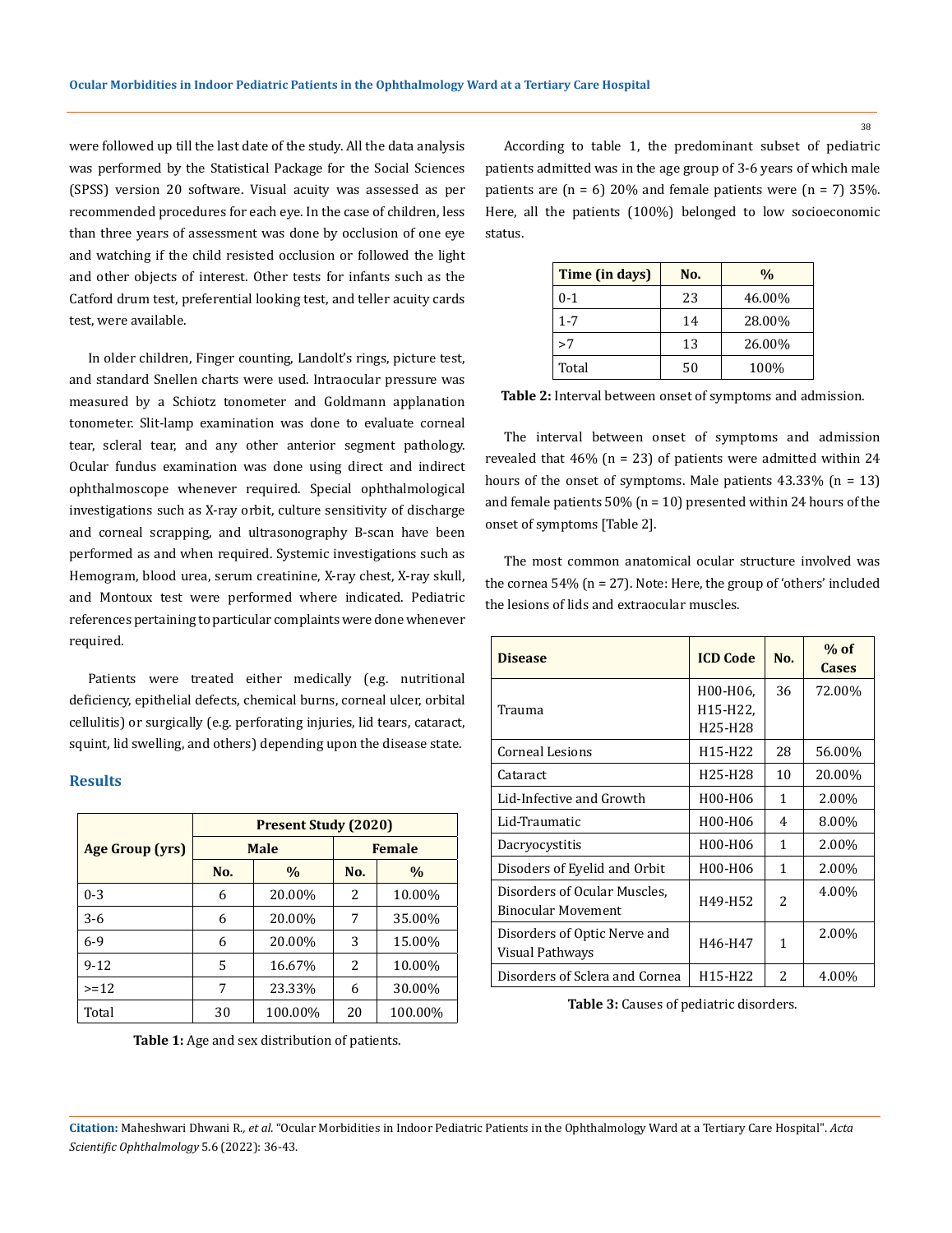In the present study, most of the patients belonged to trauma with a total of 36 patients making 72% of the total number of patients taken in this study according to ICD classification [Table 3].

| <b>AGE</b> (in Years) | No. | $\%$    |
|-----------------------|-----|---------|
| $0 - 3$               | 2   | 5.56%   |
| $3-6$                 | 11  | 30.56%  |
| $6-9$                 |     | 19.44%  |
| $9 - 12$              |     | 16.67%  |
| > 12                  | 10  | 27.78%  |
| Total                 | 36  | 100.00% |

**Table 4:** Age-wise distribution of cases of trauma.

Among a total of 36 cases of trauma, 30.56% of cases belonged to 3-6 years of age, and 27.78% belonged to more than 12 years of age. The presentation among gender was M: F ratio being 1.1:1 which was almost equal. The most common object causing trauma was wood which comprised about  $38.0\%$  (n = 19) of the cases [Table 4].

| <b>Type of Injury</b> |                |                 |    | $\%$     |
|-----------------------|----------------|-----------------|----|----------|
| Injury to             | Mechanical     | Rupture         | 0  | $0.00\%$ |
| Globe                 |                | Penetrating     | 28 | 77.78%   |
|                       |                | <b>IOFB</b>     | 1  | 2.86%    |
|                       |                | Closed<br>Globe | 2  | 5.71%    |
|                       | Non-Mechanical | Lime burns      | 2  | 5.71%    |
| Injury to<br>Adnexa   | Lid tear       |                 | 4  | 11.43%   |
|                       |                | Total           | 36 | 100.00%  |

**Table 5:** Nature of eye injuries.

Out of all cases of trauma, penetrating injuries were found to be the most common comprising  $77.78\%$  (n = 28) while lid tear was the second most common comprising  $11.43\%$  (n = 4) [Table 5].

| Lesion               | No. | $\frac{0}{0}$ |
|----------------------|-----|---------------|
| Corneal Tear         | 27  | 56.25%        |
| Cataract             | 10  | 20.83%        |
| Hyphema              | 5   | 10.42%        |
| Uveal Prolapse       | 1   | 2.08%         |
| Lid tear             | 4   | 8.33%         |
| Corneal foreign body | 1   | 2.08%         |
| Total                | 48  | 100.00%       |

**Table 6:** Clinical features among patients with trauma.

Most of the clinical features of the patients in the present study were corneal tears comprising 56.25% (n = 27) [Table 6].

| <b>Management</b>                                                      | No.            | $\frac{0}{0}$ |
|------------------------------------------------------------------------|----------------|---------------|
| Cataract extraction with PCIOL (closed globe)<br>injury)               | 1              | 11.11%        |
| Perforation suturing with secondary IOL                                | $\overline{2}$ | 22.22%        |
| Perforation suturing                                                   | 1              | 11.11%        |
| Perforation Suturing with Cataract<br>Extraction with IOL Implantation | 5              | 55.56%        |
| Vitrectomy                                                             | 0              | $0.00\%$      |
| Total                                                                  | q              | 100.00%       |

**Table 7:** Management of traumatic cataract.

Out of a total of 9 patients, 5 patients with traumatic cataracts were managed by cataract extraction with IOL implantation with perforation suturing at the same sitting, comprising 55.56% [Table 7].

# **Discussion**

Seasonal variation and distance traveled by the patients to get ophthalmic services were the factors that reduced the number of ocular injuries observed during the study period in the eye unit [14]. Central nervous system disorders affecting vision dominate in wealthy parts of the world. Poorer countries face vision impairment due to corneal scarring [15].

#### **Age distribution**

In the present study, a maximum number of patients (55%) of which male: female ratio was 1:1.15 belonged to the age group of 3-6 years.

This observation is significant. As this age group of 3-6 years appears to be the most vulnerable the primary focus of any preventive, diagnostic, and managerial approach should first focus on this population group. Congenital and acquired diseases manifest in this age group. Also, they are better detected at this age due to greater cooperation as compared to younger children.

There is an increased susceptibility in this group as the children in this age group are the most active, predisposing to more exposure, with a corresponding greater incidence of trauma.

In a study done by N.Wagle., *et al*. [16]. out of a sample size of 41 children high-frequency group was 10-15 years which constituted 43.90%. Here, the school-going age group was found to be most susceptible owing to increased activity in this age group.

**Citation:** Maheshwari Dhwani R*., et al.* "Ocular Morbidities in Indoor Pediatric Patients in the Ophthalmology Ward at a Tertiary Care Hospital". *Acta Scientific Ophthalmology* 5.6 (2022): 36-43.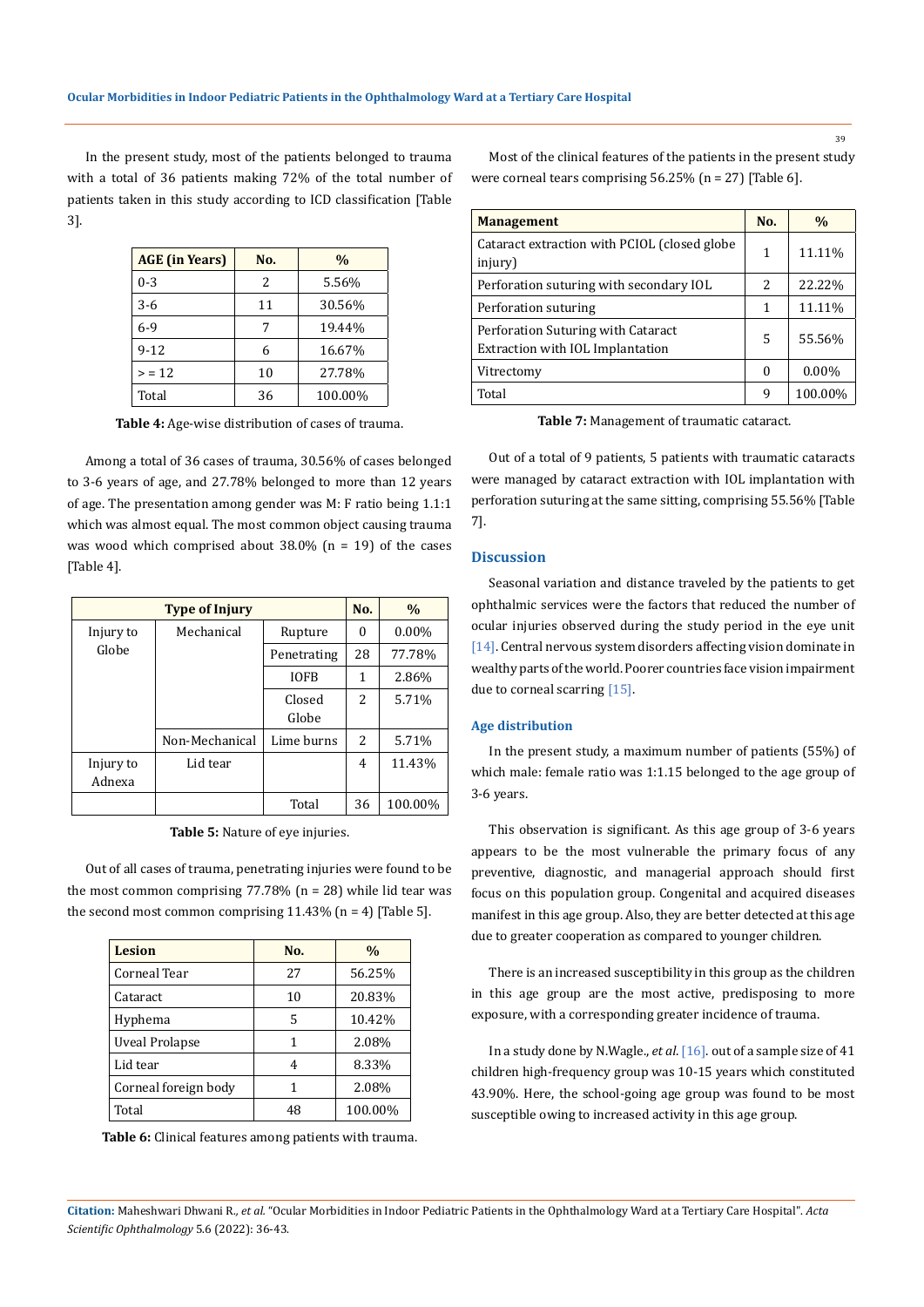#### **Sex distribution**

In the present study, out of a total of 50 patients there were 30 male patients and 20 female patients, thus male: female ratio was 1.5:1. In the comparative study done in 2006 at the same hospital out of a total of 102 cases, there were 66 males and 36 females: the ratio being 1.8:1. Whereas, in a similar study done at the same tertiary hospital in 1995 there was a total of 100 pediatric patients out of which 55 were male and 45 female, making the male: female ratio 1.2:1. In the 1995 study, the most common etiology requiring treatment was a refractive error and hence there was an almost equal preponderance between male and female patients.

Whereas in the current study and the comparative study of 2006, the most common etiology among patients was trauma hence there was an increased male preponderance.

There were 29 males (70.73%) and 12 females (29.26%) in a study done by N.Wagle., *et al*. The predominance of males in ocular morbidities is probably because boys are more involved in outdoor activities than girls [16].

In the present study majority of patients came to the hospital within 24 hours of the onset of symptoms which is 46%. Whereas in a comparative study of 2006 only 4.9% came to the hospital after the onset of symptoms, which suggests that gradually people are becoming aware of the importance of timely management of ocular morbidities, and also presently better adequate health care services are available for timely referral of patients than before.

| <b>Site of Lesion</b>        | <b>Aravind Eye Institute</b><br>(Hospital based study)<br>2005 | <b>Comparative study</b><br>(Vadodara) 2006 | <b>MVS</b><br><b>Prakash</b><br>et al, 2017 | <b>Present study</b><br>(Vadodara) |
|------------------------------|----------------------------------------------------------------|---------------------------------------------|---------------------------------------------|------------------------------------|
| Retina                       | 17.60%                                                         | 0.98%                                       | 18.2%                                       | $0.00\%$                           |
| Cornea                       | 14.40%                                                         | 42.16%                                      | 15.6%                                       | 54.00%                             |
| Globe                        | 20.80%                                                         | 23.53%                                      | 2%                                          | $6.00\%$                           |
| Lens                         | 8.00%                                                          | 26.47%                                      | 12.9%                                       | 20.00%                             |
| Optic Nerve                  | 12.80%                                                         | 0.98%                                       | 24.8%                                       | 2.00%                              |
| Angle of anterior<br>chamber | 5.60%                                                          | 2.94%                                       | 6.6%                                        | $0.00\%$                           |
| <b>Others</b>                | 20.80%                                                         | 28.43%                                      | 4.9%                                        | 18.00%                             |

**Table 8**: Site of lesion.

In the present study maximum number of patients had involvement in the cornea which comprised 54% followed by the lens which was 20%.

In the hospital-based study done by Aravind eye institute, a maximum number of patients had involvement of the globe (20.8%) followed by the retina (17.6%).

In a study conducted by M V S Prakash., *et al*. a maximum number of cases belonged to the optic nerve comprising of 24.8%, whereas the lowest was the whole globe related ocular morbidities comprising 2%.

In the present study, we did not admit any patient having retinal pathology, while in the comparative study of Vadodara 2006 involvement of the retina was 0.98%. This was significantly different from other studies due to the lack of super specialist facilities at the given institute necessitating the referral of such patients to a higher center and hence are not included in this study [Table 8].

The results of this study vary from other studies mentioned in the table as the present study includes patients admitted with ocular morbidity and not necessarily with visual impairment while the rest of the studies are based on children with visual impairment.

In the present study 72% of patients presented with trauma while 20.0% had cataracts. Corneal lesions accounted for 56%. In a study conducted by N. Wagle., *et al*. 2018, on pediatric ocular

**Citation:** Maheshwari Dhwani R*., et al.* "Ocular Morbidities in Indoor Pediatric Patients in the Ophthalmology Ward at a Tertiary Care Hospital". *Acta Scientific Ophthalmology* 5.6 (2022): 36-43.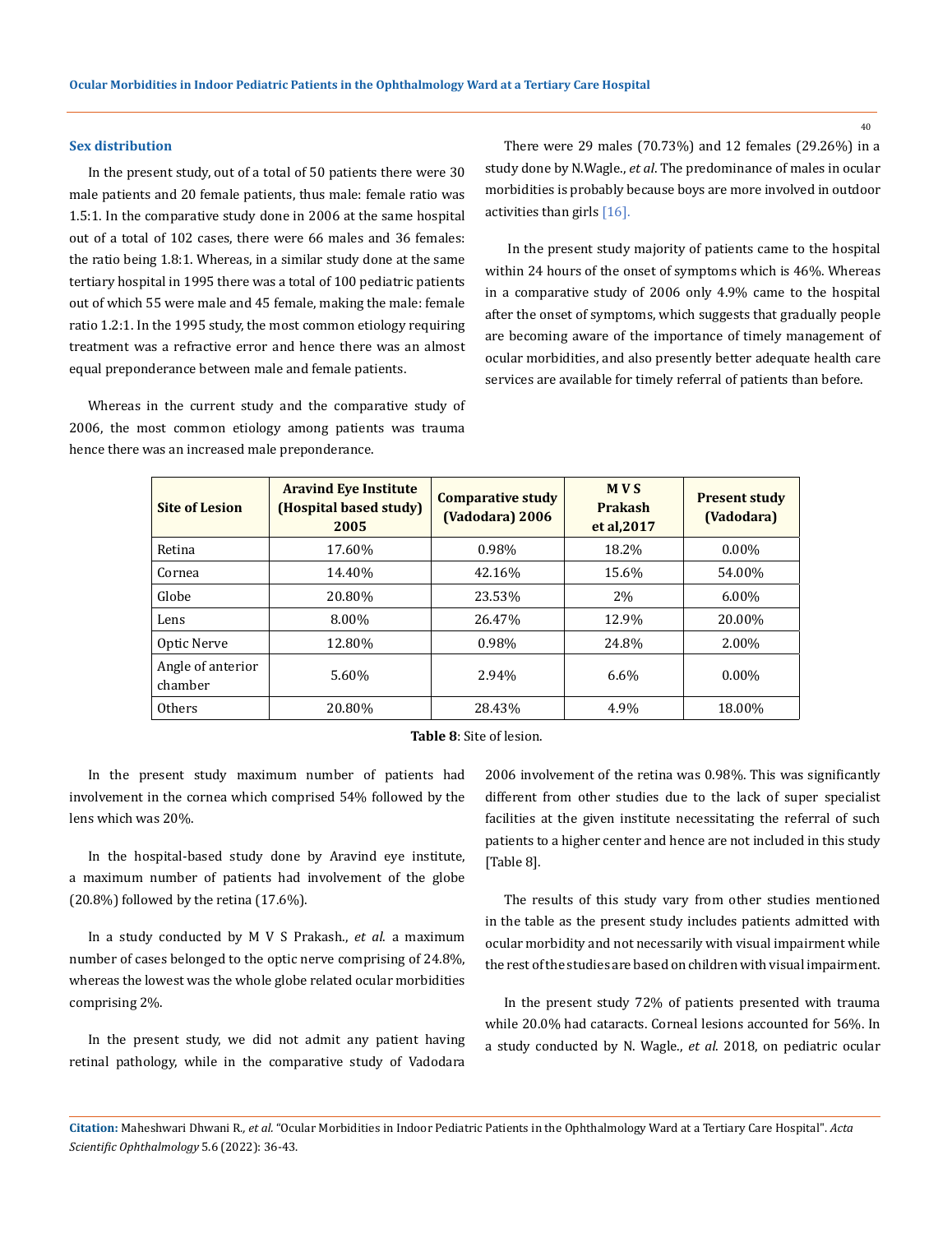|                                                       |                 |                | % of cases                        |                            |                           |                         |
|-------------------------------------------------------|-----------------|----------------|-----------------------------------|----------------------------|---------------------------|-------------------------|
| <b>Disease</b>                                        | <b>ICD Code</b> | No.            | <b>Comparative</b><br>study, 2006 | M VS Prakash., et al. 2017 | N. Wagle., et al.<br>2018 | <b>Present</b><br>study |
| Trauma                                                | H00-H06,        | 36             | 47.06%                            |                            | 36.5%                     | 72.00%                  |
|                                                       | H15-H22,        |                |                                   |                            |                           |                         |
|                                                       | H25-H28         |                |                                   |                            |                           |                         |
| Corneal Lesions                                       | H15-H22         | 28             | 42.16%                            | 11.59%                     | 12.1%                     | 56.00%                  |
| Cataract                                              | H25-H28         | 10             | 26.47%                            | 7.28%                      | 34.14%                    | 20.00%                  |
| Lid-Infective and<br>Growth                           | H00-H06         | $\mathbf{1}$   | 4.9%                              |                            |                           | 2.00%                   |
| Lid-Traumatic                                         | H00-H06         | $\overline{4}$ | 6.86%                             |                            |                           | 8.00%                   |
| Dacryocystitis                                        | H00-H06         | $\mathbf{1}$   | 4.9%                              |                            |                           | 2.00%                   |
| Disoders of Eyelid<br>and Orbit                       | H00-H06         | $\mathbf{1}$   |                                   |                            |                           | 2.00%                   |
| Disorders of Ocular<br>Muscles, Binocular<br>Movement | H49-H52         | $\overline{2}$ |                                   |                            |                           | 4.00%                   |
| Disorders of Optic<br>Nerve and Visual<br>Pathways    | H46-H47         | $\mathbf{1}$   |                                   | 24.17%                     | 9.7%                      | 2.00%                   |
| Disorders of Sclera<br>and Cornea                     | H15-H22         | 2              |                                   |                            |                           | 4.00%                   |
| Disorders of choroid<br>and retina                    | H30-H36         |                | 1.96%                             | 17.21%                     |                           |                         |
| Glaucoma                                              | H40-H42         |                | 2.94%                             | 6.6%                       |                           |                         |

**Table 9:** Causes of pediatric disorders.

morbidity profile in the inpatient department of a tertiary health care hospital in Goa on 41 children,15 patients had ocular injuries which accounted for 36.58% of the study population  $[16]$ . Ocular trauma score has a high probability to predict the final visual acuity of pediatric traumatic cataracts following penetrating ocular trauma [17].

The above-mentioned studies show that the most common ocular morbidity is ocular trauma for which pediatric patients are admitted to the Ophthalmology ward at a hospital.

In a study conducted by M VS Prakash., *et al*. 2017 it was found that a maximum number of cases had optic nerve atrophy (24.17%) [18]. The difference in the findings of M VS Prakash., *et al*. 2017 with our study could be due to the inclusion of all pediatric patients in this study, even those not requiring admission, while the present study was based on only the admitted patients [Table 9].

In a study by C Chakraborti., *et al*. 2014, M: F ratio was 2.3:1. In a study done by AH Madan., *et al*. 2020, M: F ratio was 1.65:1 [19]. The male child in the age group of 6-10 years was found to be the most commonly affected group in the Katiyar., *et al*. study. Besides parents prefer to seek treatment for the injured male child [20]. The higher occurrence of trauma in males is found in all the studies due to greater exposure of males as a result of their unabridged freedom.

Our study found an almost equal preponderance of ocular trauma between males and females which could be due to an

**Citation:** Maheshwari Dhwani R*., et al.* "Ocular Morbidities in Indoor Pediatric Patients in the Ophthalmology Ward at a Tertiary Care Hospital". *Acta Scientific Ophthalmology* 5.6 (2022): 36-43.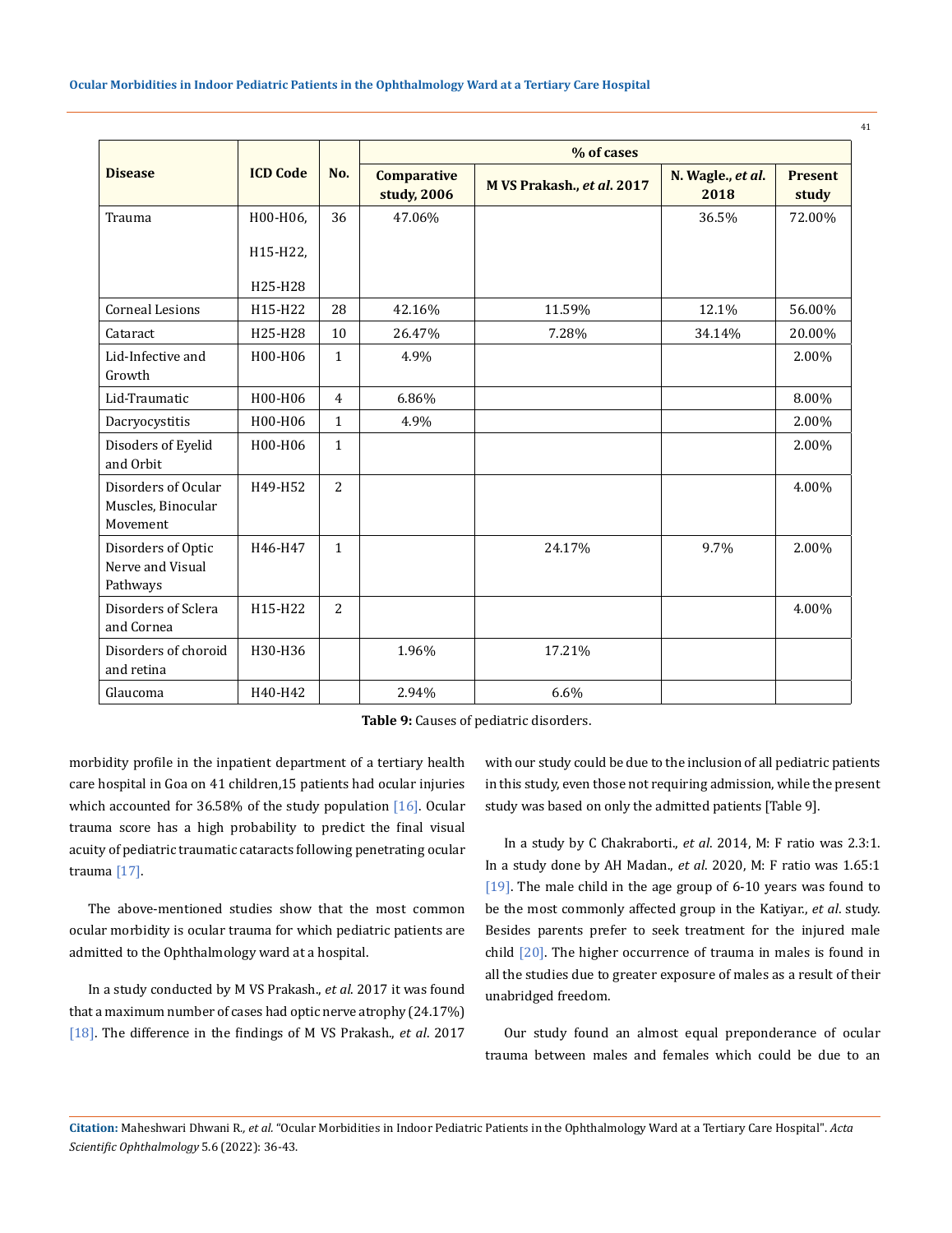increase in awareness among low-income group people about emergency ocular health care services or due to a decrease in discrimination against female children leading to their increased indulgence in outdoor activities.

MacEwen CJ found the commonest cause of eye injury occurring at home. Sporting activities were the commonest cause of injury in the 5-14 age group [21]. A study by C Chakraborti., *et al*. 2014, also found that most ocular pediatric injuries occurred at home. Hence, children at home should be supervised by parents/guardians and if need be safety eye goggles must be worn  $[22]$ . Post-traumatic endophthalmitis did not occur in our study. According to S Narang., *et al*. study, the incidence of endophthalmitis in their series was 54.17% (39 of 72 eyes) [23].

Saxena R., *et al*. study, reported that closed globe injuries accounted for 42.2% of injuries, open globe for 53.9% and 3.9% were chemical injuries. In a study conducted by AH Madan., *et al*. the nature of injuries was classified into open (63.9%) and closed globe (24.6%), and perforating open globe injury to the cornea ( $n = 29, 47.5\%$ ) was the most common injury. Our study correlates with this study, as both show a maximum number of patients with open globe injuries. Ocular trauma seems to be one of the prime contributors to unilateral partial or total loss of sight [24,25].

Cataract patients were 20%. Most surgeons recommend deferring primary IOL implantation in infants below 3 months in unilateral cataracts and  $\leq$ 7 months in bilateral cases  $[26]$ . On the contrary, according to Ram J., *et al*. meticulously performed primary IOL implantation and primary posterior capsulorrhexis with anterior vitrectomy in the first two years of life is a safe and effective method of aphakic correction [27].

In a study done by C Chakraborti., *et al*. closed globe injury was the commonest (418 patients, 62.19%), followed by open globe injuries (127 patients, 19%). Our study doesn't correlate with the study of C Chakraborti., *et al*. because their study had a finger or fist as the most common object causing injury. Finger or fist have a high propensity to cause a closed globe injury than an open globe injury. In our study wood was the most common object causing injury which has a higher propensity to cause open globe injuries. Perhaps factors such as immature motor skills, carelessness, and uncontrolled emotions which are inherent in young children may be more important in causing injury than most preventable causes [28-30].

The covid-19 pandemic led to the lockdown of Gujarat from March 2020. Therefore, we were instructed by the state government to reduce planned surgeries. The pandemic also leads to a reduction in the number of patients visiting the Opthalmology outpatient department.

The most common causes of ocular morbidity are largely treatable or preventable. These results suggest the need for awareness campaigns and early intervention programs [31].

### **Conclusion**

Data about pediatric Ophthalmic disorders, especially those that require hospital admission gives us an insight into the plight of childhood blindness.

This insight can lead us to come up with algorithms to remove the causes of preventable childhood blindness. However, more epidemiological studies are needed regarding this.

Young children are susceptible to injuries while playing with fireworks, sharp objects, and other objects of potential harm. Hence, we suggest parents supervise their children. While playing with fireworks, children can maintain an arm's distance from them and wear protective eyewear. Effective restrictive firework legislation will have remarkably lower trauma incidence rates. A standardized international template for reporting on eye injuries might be useful, like the reporting occurring through the US Eye Injury Registry.

Early detection and prompt management are critical for the success of programs targeting avoidable blindness in children.

## **Bibliography**

- 1. [Gudlavalleti VSM. "Magnitude and Temporal Trends in](https://pubmed.ncbi.nlm.nih.gov/28646264/)  [Avoidable Blindness in Children \(ABC\) in India".](https://pubmed.ncbi.nlm.nih.gov/28646264/) *Indian Journal of Pediatrics* [84.12 \(2017\): 924-929.](https://pubmed.ncbi.nlm.nih.gov/28646264/)
- 2. Desai S., *et al*[. "School eye health appraisal".](https://pubmed.ncbi.nlm.nih.gov/2638304/) *Indian Journal of Ophthalmology* [37 \(1989\): 73-75.](https://pubmed.ncbi.nlm.nih.gov/2638304/)
- 3. ["The Convention on the Rights of the Child: The children's](https://www.unicef.org/child-rights-convention/what-is-the-convention)  [version".](https://www.unicef.org/child-rights-convention/what-is-the-convention)

**Citation:** Maheshwari Dhwani R*., et al.* "Ocular Morbidities in Indoor Pediatric Patients in the Ophthalmology Ward at a Tertiary Care Hospital". *Acta Scientific Ophthalmology* 5.6 (2022): 36-43.